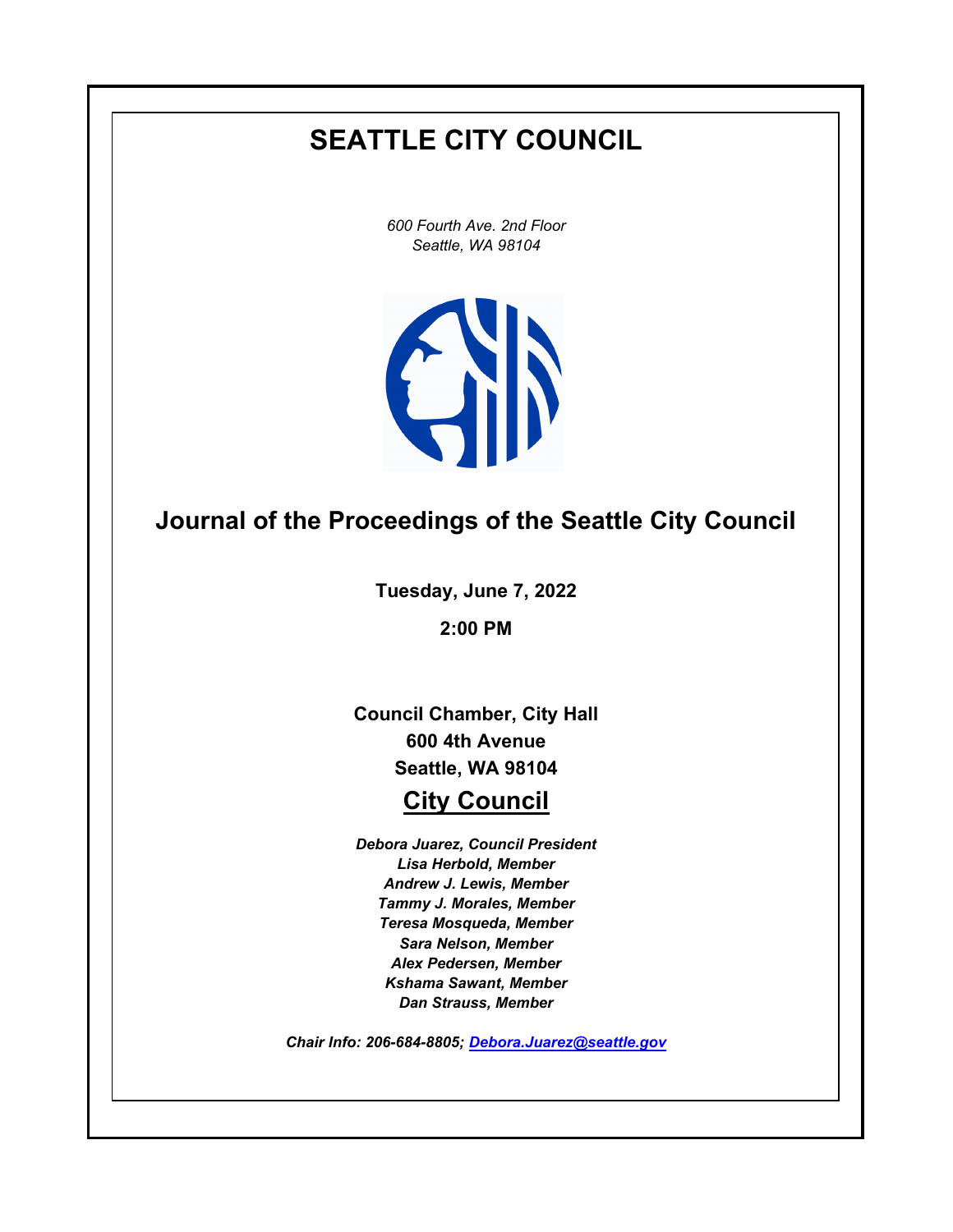#### **A. CALL TO ORDER**

The City Council of The City of Seattle met in the Council Chamber in Seattle, Washington, on June 7, 2022, pursuant to the provisions of the City Charter. The meeting was called to order at 2:01 p.m., with Council President Juarez presiding.

#### **B. ROLL CALL**

**Present:** 6 - Juarez, Lewis, Morales, Nelson, Pedersen, Strauss

**Excused:** 2 - Mosqueda, Sawant

**Late Arrival:** 1 - Herbold

#### **C. PRESENTATIONS**

There were none.

*Councilmember Herbold joined the meeting at 2:04 p.m.*

#### **D. PUBLIC COMMENT**

The following individuals addressed the Council:

Howard Gale Donna Stringer Ron Posthuma Davt Haines Agnes Govern Rico Moote Margurite Richards Alex Tsimerman

#### **E. ADOPTION OF INTRODUCTION AND REFERRAL CALENDAR:**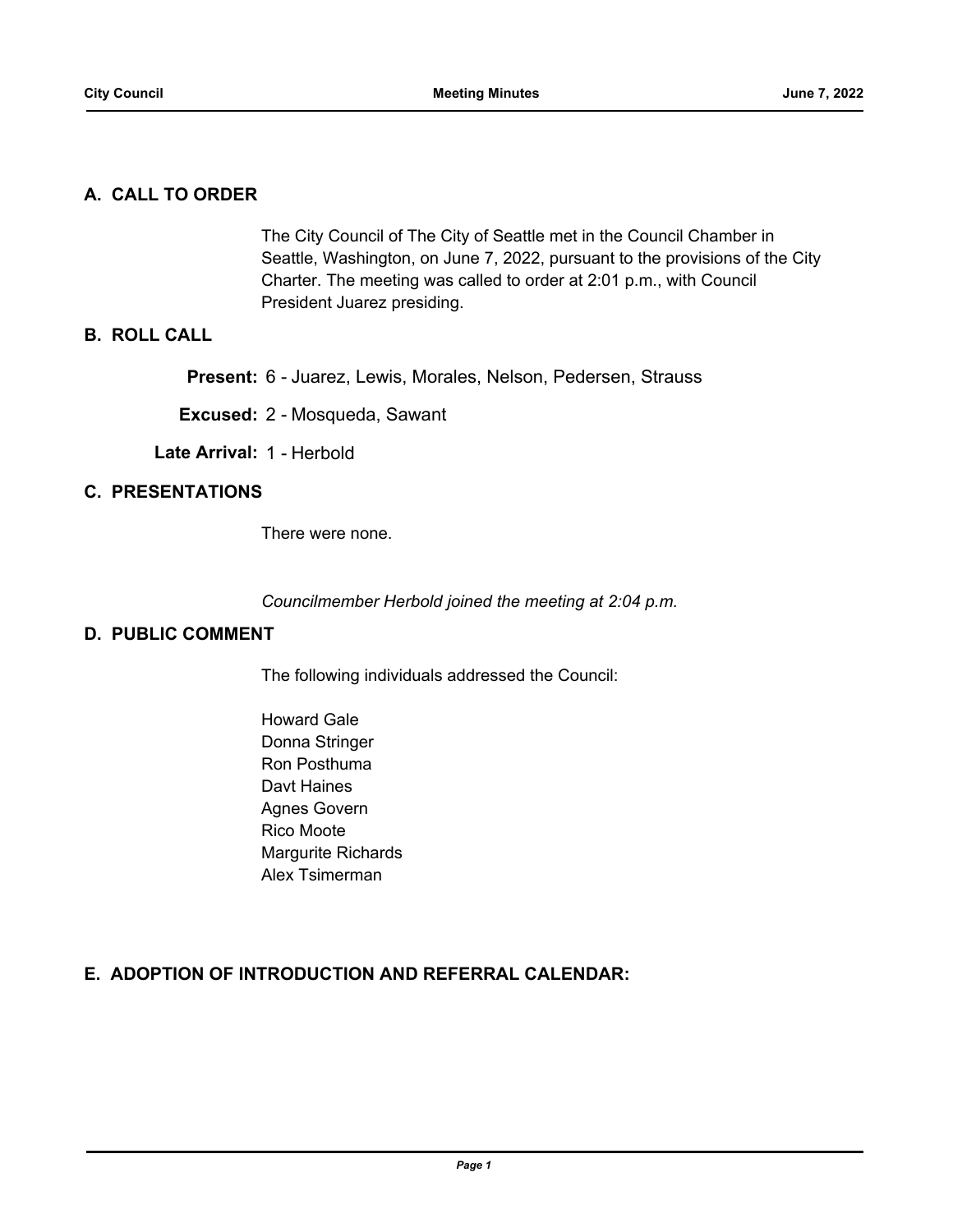#### [IRC 352](http://seattle.legistar.com/gateway.aspx?m=l&id=/matter.aspx?key=13050) **June 7, 2022**

Motion was made and duly seconded to adopt the proposed Introduction and Referral Calendar.

**The Motion carried, and the Introduction & Referral Calendar (IRC) was adopted by the following vote:**

**In Favor:** 7 - Juarez, Herbold, Lewis, Morales, Nelson, Pedersen, Strauss

**Opposed:** None

#### **F. APPROVAL OF CONSENT CALENDAR**

Motion was made, duly seconded and carried, to adopt the Consent Calendar.

#### **Journal:**

**1.** [Min 382](http://seattle.legistar.com/gateway.aspx?m=l&id=/matter.aspx?key=13048) **May 31, 2022**

**The item was adopted on the Consent Calendar by the following vote, and the President signed the Minutes:**

In Favor: 7 - Juarez, Herbold, Lewis, Morales, Nelson, Pedersen, **Strauss** 

#### **Opposed:** None

**2.** [Min 383](http://seattle.legistar.com/gateway.aspx?m=l&id=/matter.aspx?key=13049) **May 31, 2022**

**The item was adopted on the Consent Calendar by the following vote, and the President signed the Minutes:**

In Favor: 7 - Juarez, Herbold, Lewis, Morales, Nelson, Pedersen, **Strauss** 

**Opposed:** None

**Bills:**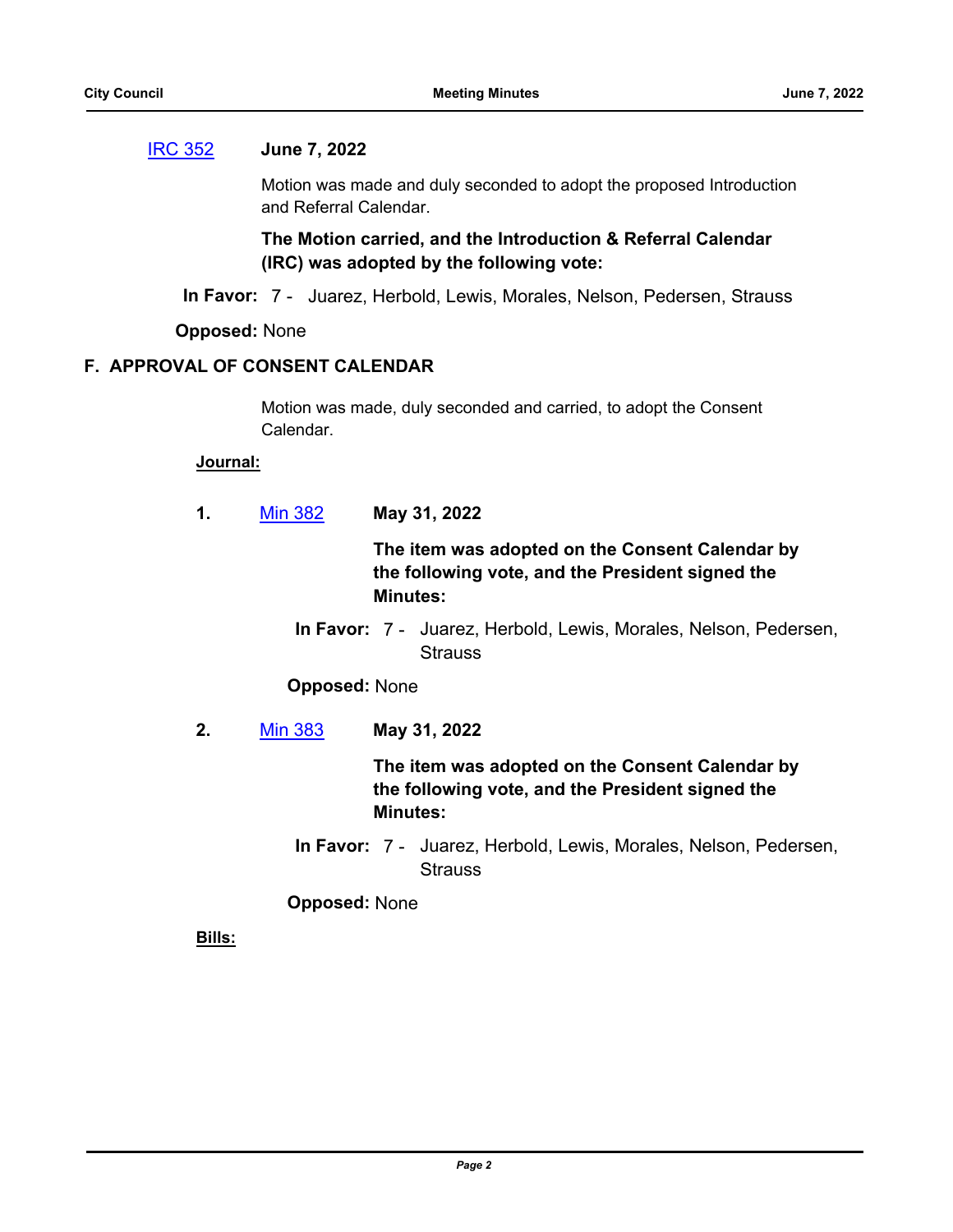**3.** [CB 120334](http://seattle.legistar.com/gateway.aspx?m=l&id=/matter.aspx?key=13022) **AN ORDINANCE appropriating money to pay certain claims for the week of May 23, 2022 through May 27, 2022 and ordering the payment thereof; and ratifying and confirming certain prior acts.**

> **The item was passed on the Consent Calendar by the following vote, and the President signed the Council Bill:**

In Favor: 7 - Juarez, Herbold, Lewis, Morales, Nelson, Pedersen, **Strauss** 

**Opposed:** None

#### **Appointments:**

#### **NEIGHBORHOODS, EDUCATION, CIVIL RIGHTS, AND CULTURE COMMITTEE:**

**4.** [Appt 02174](http://seattle.legistar.com/gateway.aspx?m=l&id=/matter.aspx?key=12801) **Appointment of Pauline Adonis as member, Seattle Youth Commission, for a term to August 31, 2023.**

> **The Committee recommends that City Council confirm the Appointment (Appt). In Favor: 3 - Morales, Sawant, Strauss Opposed: None**

**The item was confirmed on the Consent Calendar by the following vote:**

In Favor: 7 - Juarez, Herbold, Lewis, Morales, Nelson, Pedersen, **Strauss** 

#### **Opposed:** None

**5.** [Appt 02175](http://seattle.legistar.com/gateway.aspx?m=l&id=/matter.aspx?key=12802) **Appointment of Tatiwyat Buck as member, Seattle Youth Commission, for a term to August 31, 2023.**

> **The Committee recommends that City Council confirm the Appointment (Appt). In Favor: 3 - Morales, Sawant, Strauss Opposed: None**

**The item was confirmed on the Consent Calendar by the following vote:**

In Favor: 7 - Juarez, Herbold, Lewis, Morales, Nelson, Pedersen, **Strauss** 

**Opposed:** None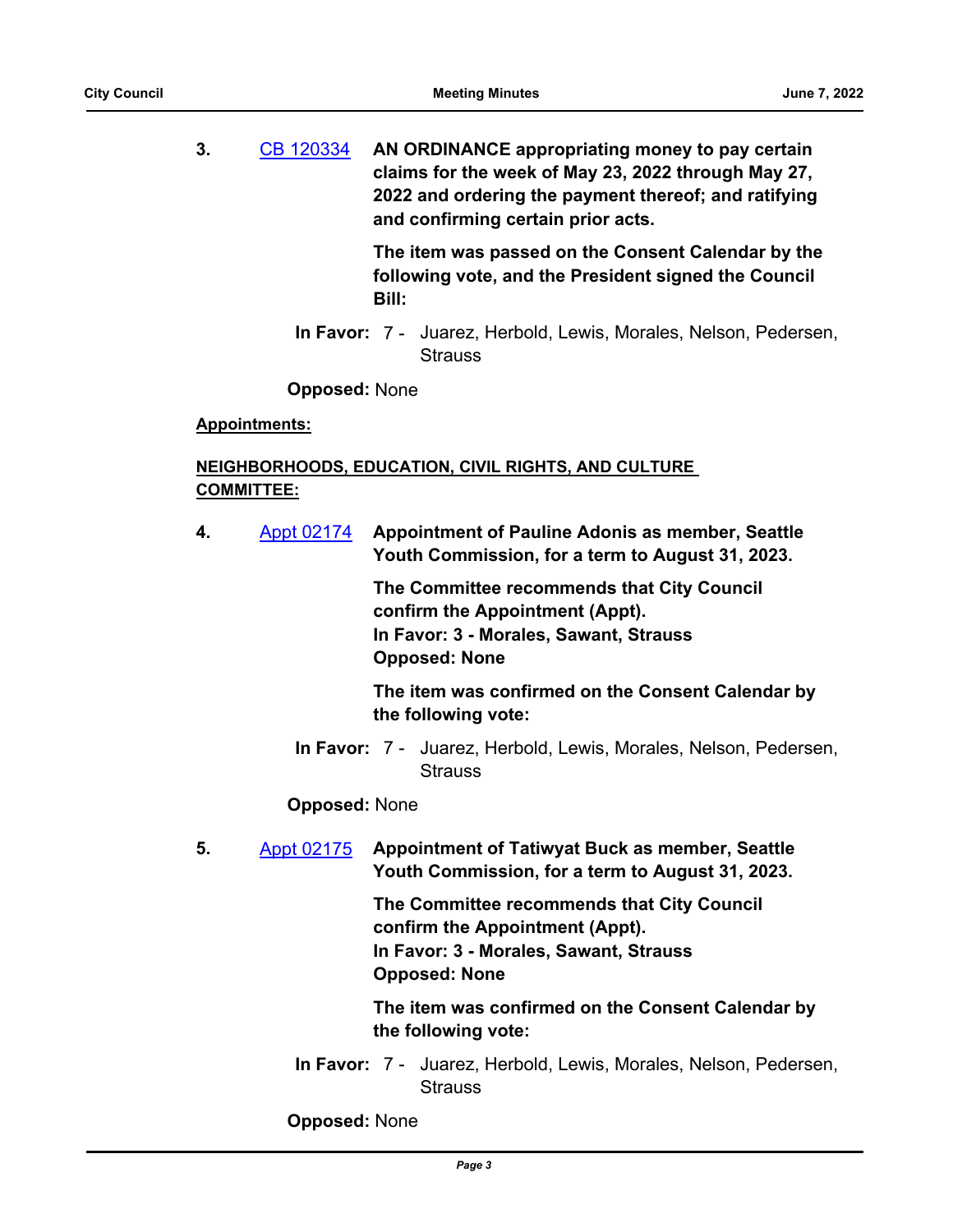| 6. | Appt 02176 | <b>Appointment of Caroline Carter as member, Seattle</b> |
|----|------------|----------------------------------------------------------|
|    |            | Youth Commission, for a term to August 31, 2023.         |

**The Committee recommends that City Council confirm the Appointment (Appt). In Favor: 3 - Morales, Sawant, Strauss Opposed: None**

**The item was confirmed on the Consent Calendar by the following vote:**

In Favor: 7 - Juarez, Herbold, Lewis, Morales, Nelson, Pedersen, **Strauss** 

#### **Opposed:** None

**7.** [Appt 02178](http://seattle.legistar.com/gateway.aspx?m=l&id=/matter.aspx?key=12805) **Appointment of Kayla Haile as member, Seattle Youth Commission, for a term to August 31, 2023.**

> **The Committee recommends that City Council confirm the Appointment (Appt). In Favor: 3 - Morales, Sawant, Strauss Opposed: None**

**The item was confirmed on the Consent Calendar by the following vote:**

In Favor: 7 - Juarez, Herbold, Lewis, Morales, Nelson, Pedersen, **Strauss** 

#### **Opposed:** None

**8.** [Appt 02179](http://seattle.legistar.com/gateway.aspx?m=l&id=/matter.aspx?key=12806) **Appointment of Nyla Moxley as member, Seattle Youth Commission, for a term to August 31, 2023.**

> **The Committee recommends that City Council confirm the Appointment (Appt). In Favor: 3 - Morales, Sawant, Strauss Opposed: None**

**The item was confirmed on the Consent Calendar by the following vote:**

In Favor: 7 - Juarez, Herbold, Lewis, Morales, Nelson, Pedersen, **Strauss** 

**Opposed:** None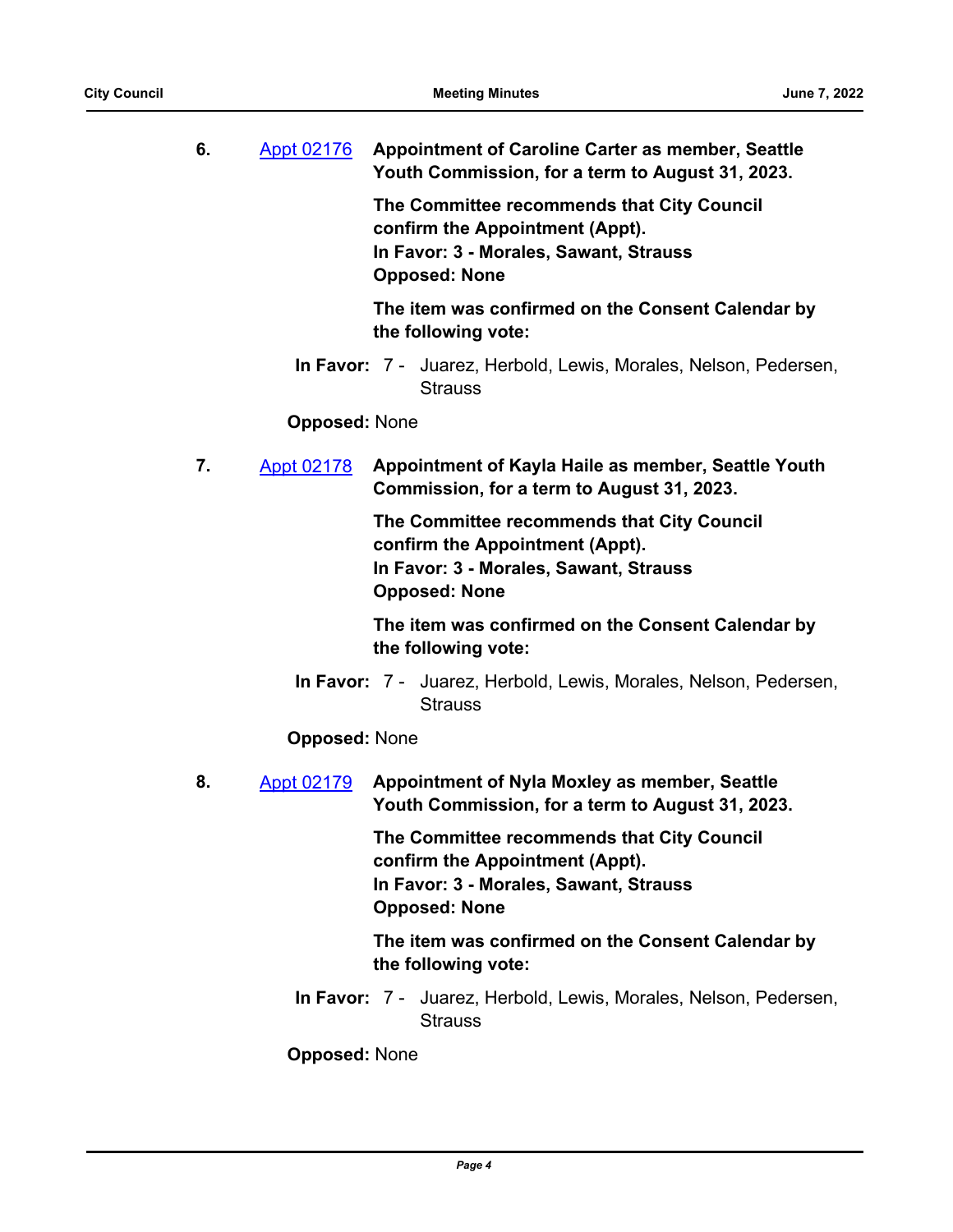**9.** [Appt 02192](http://seattle.legistar.com/gateway.aspx?m=l&id=/matter.aspx?key=12810) **Reappointment of Steven Pray as member, Seattle LGBTQ Commission, for a term to October 31, 2023.**

> **The Committee recommends that City Council confirm the Appointment (Appt). In Favor: 3 - Morales, Sawant, Strauss Opposed: None**

**The item was confirmed on the Consent Calendar by the following vote:**

In Favor: 7 - Juarez, Herbold, Lewis, Morales, Nelson, Pedersen, **Strauss** 

**Opposed:** None

#### **G. APPROVAL OF THE AGENDA**

Motion was made, duly seconded and carried, to adopt the proposed Agenda.

#### **H. COMMITTEE REPORTS**

#### **CITY COUNCIL:**

**1.** [CB 120332](http://seattle.legistar.com/gateway.aspx?m=l&id=/matter.aspx?key=12893) **AN ORDINANCE relating to City employment; authorizing the execution of a collective bargaining agreement between The City of Seattle and the Seattle Police Management Association to be effective January 1, 2020 through December 31, 2023; and ratifying and confirming certain prior acts.**

> Motion was made by Councilmember Juarez and duly seconded, to postpone Council Bill 120332 until June 14, 2022.

**The Motion carried, and Council Bill (CB) 120332 was postponed until June 14, 2022 by the following vote:**

**In Favor:** 7 - Juarez, Herbold, Lewis, Morales, Nelson, Pedersen, Strauss

**Opposed:** None

### **NEIGHBORHOODS, EDUCATION, CIVIL RIGHTS, AND CULTURE COMMITTEE:**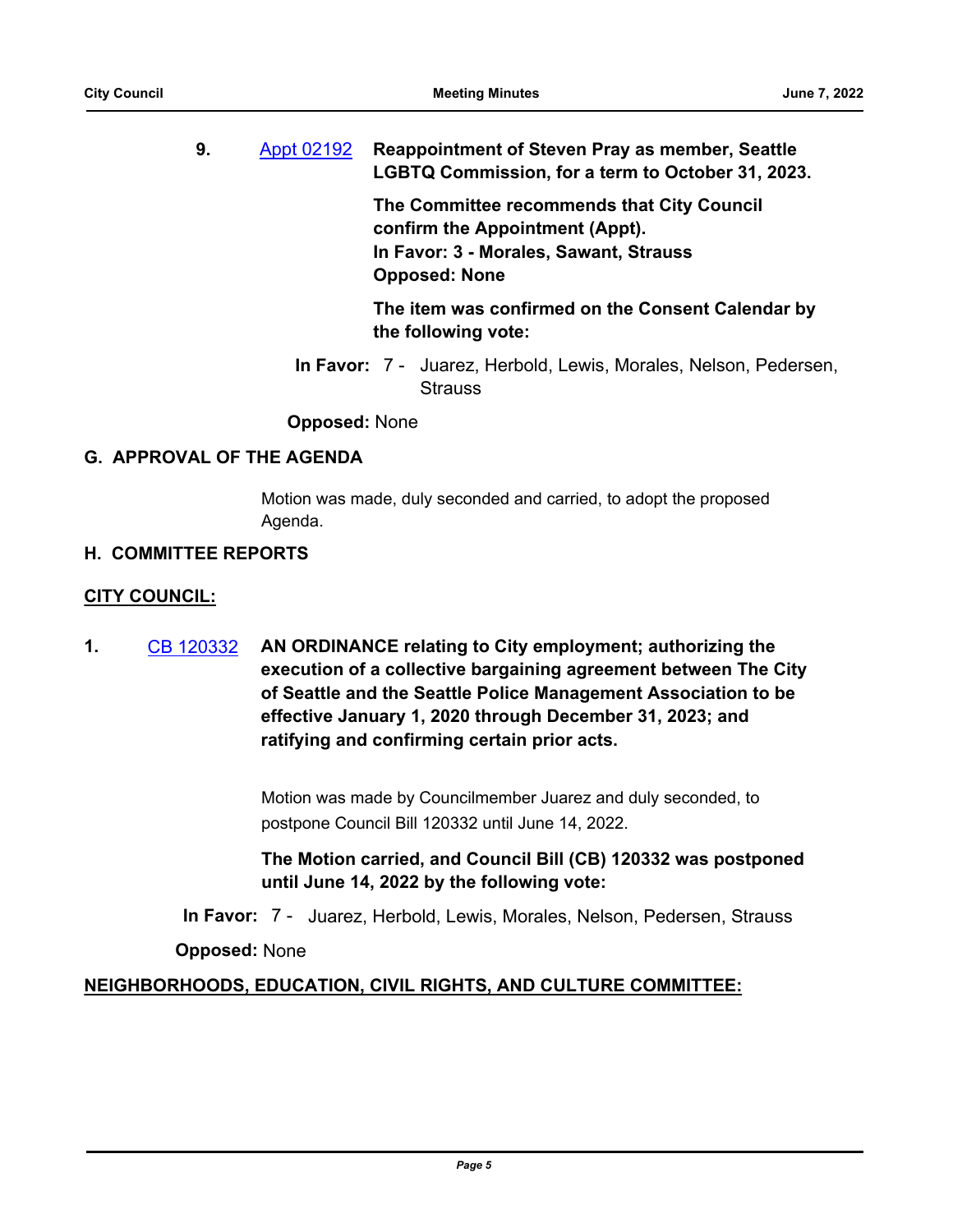**2.** [Appt 02188](http://seattle.legistar.com/gateway.aspx?m=l&id=/matter.aspx?key=12906) **Appointment of Hamdi Mohamed as Director, Office of Immigrant and Refugee Affairs.**

**The Committee recommends that City Council confirm the Appointment (Appt). In Favor: 3 - Morales, Sawant, Strauss Opposed: None**

#### **The Appointment (Appt) was confirmed by the following vote:**

**In Favor:** 7 - Juarez, Herbold, Lewis, Morales, Nelson, Pedersen, Strauss

#### **Opposed:** None

Council President Juarez invited Director Hamdi Mohamed to provide brief remarks to the Council.

#### **I. ITEMS REMOVED FROM CONSENT CALENDAR**

There were none.

#### **J. ADOPTION OF OTHER RESOLUTIONS**

There were none.

#### **K. OTHER BUSINESS**

Motion was made, duly seconded and carried, to excuse Councilmember Morales from the July 26, 2022 City Council meeting.

#### **L. ADJOURNMENT**

There being no further business to come before the Council, the meeting was adjourned at 2:45 p.m.